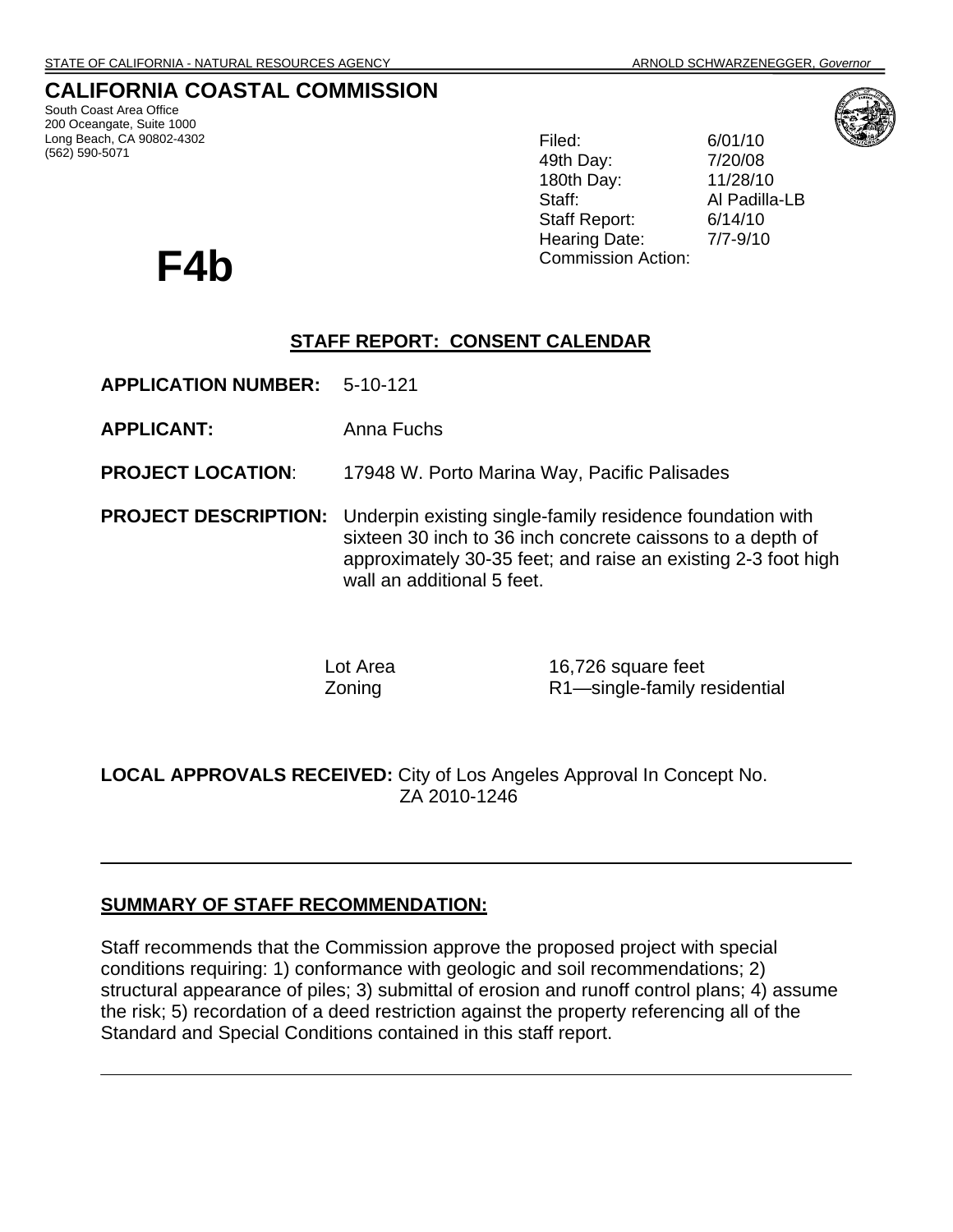# **I. STAFF RECOMMENDATION:**

Staff recommends that the Commission adopt the following resolution to **APPROVE** the coastal development permit application:

*MOTION: I move that the Commission approve coastal development permit applications included on the consent calendar in accordance with the staff recommendations.* 

Staff recommends a **YES** vote. Passage of this motion will result in approval of all permits included on the consent calendar. An affirmative vote of a majority of the Commissioners present is needed to pass the motion.

## **RESOLUTION TO APPROVE THE PERMIT:**

The Commission hereby approves a permit, subject to the conditions below, for the proposed development and adopts the findings set forth below on grounds that the development as conditioned will be in conformity with the provisions of Chapter 3 of the California Coastal Act and will not prejudice the ability of the local government having jurisdiction over the area to prepare a local coastal program conforming to the provisions of Chapter 3. Approval of the permit complies with the California Environmental Quality Act because either 1) feasible mitigation measures and/ or alternatives have been incorporated to substantially lessen any significant adverse effects of the development on the environment, or 2) there are no further feasible mitigation measures or alternative that would substantially lessen any significant adverse impacts of the development on the environment.

## **II. STANDARD CONDITIONS:**

- 1. Notice of Receipt and Acknowledgment. The permit is not valid and development shall not commence until a copy of the permit, signed by the permittee or authorized agent, acknowledging receipt of the permit and acceptance of the terms and conditions, is returned to the Commission office.
- 2. Expiration. If development has not commenced, the permit will expire two years from the date this permit is voted on by the Commission. Development shall be pursued in a diligent manner and completed in a reasonable period of time. Application for extension of the permit must be made prior to the expiration date.
- 3. Interpretation. Any questions of intent or interpretation of any condition will be resolved by the Executive Director or the Commission.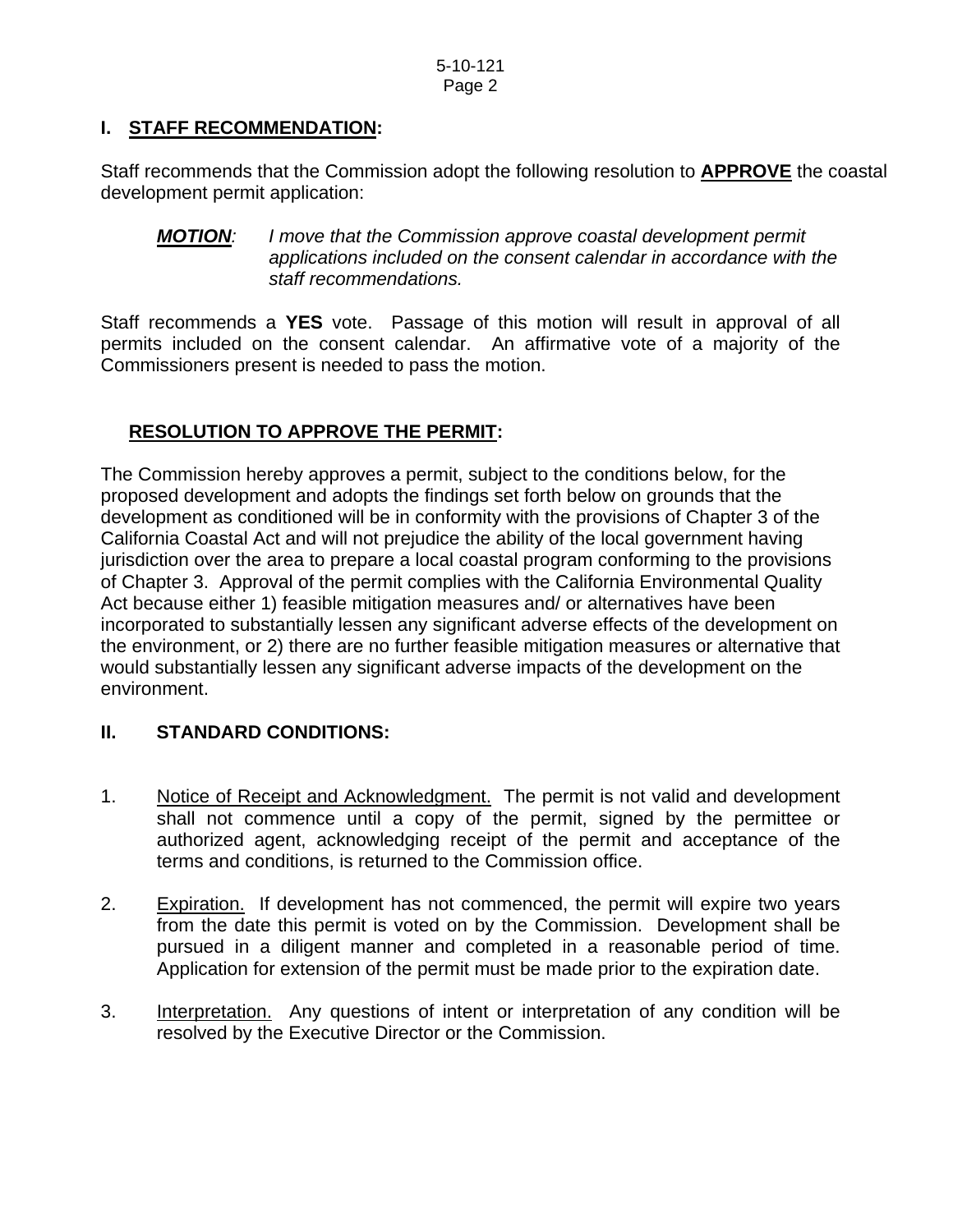5-10-121 Page 3

- 4. Assignment. The permit may be assigned to any qualified person, provided assignee files with the Commission an affidavit accepting all terms and conditions of the permit.
- 5. Terms and Conditions Run with the Land. These terms and conditions shall be perpetual, and it is the intention of the Commission and the permittee to bind all future owners and possessors of the subject property to the terms and conditions.

#### **III. SPECIAL CONDITIONS**

.

#### **1. Conformance of Design and Construction Plans to Geotechnical Report**

 A) All final design and construction plans and grading and drainage plans, shall be consistent with all recommendations contained in Geologic & Soils Engineering Report, by Grover Hollingsworth and Associates, Inc., dated June 30, 2008 and with the conditions imposed by the City of Los Angeles Department of Building and Safety, Geologic/Soils Report Approval Letter No. 64155, dated August 6, 2008.

 B) The permittee shall undertake development in accordance with the approved final plans. Any proposed changes to the approved final plans shall be reported to the Executive Director. No changes to the approved final plans shall occur without a Commission amendment to this coastal development permit unless the Executive Director determines that no amendment is required.

# **2. STRUCTURAL APPEARANCE (PILE EXPOSURE)**

A) Prior to issuance of the permit the applicant shall submit a plan for the review and approval of the Executive Director to address the potential visual impacts of the pilings in the event that the pilings are exposed and visible from Pacific Coast Highway as a result of earth movement or other circumstances. The applicant shall agree in writing to carry out the approved plan, which shall include:

- 1. Coloring the exposed concrete pilings so that it will match the surrounding soils. The piles should be colored in such a way that the result would be a natural, mottled appearance. If any piling is exposed, the applicant shall immediately dye or conceal such pilings.
- 2. Installation of a low "breakaway" skirt wall to cover exposed earth and/or pilings.

B) The permittee shall undertake development in accordance with the final approved plan. Any proposed changes to the approved final plan shall be reported to the Executive Director. No changes to the approved final plan shall occur without a Coastal Commission approved amendment to the coastal development permit, unless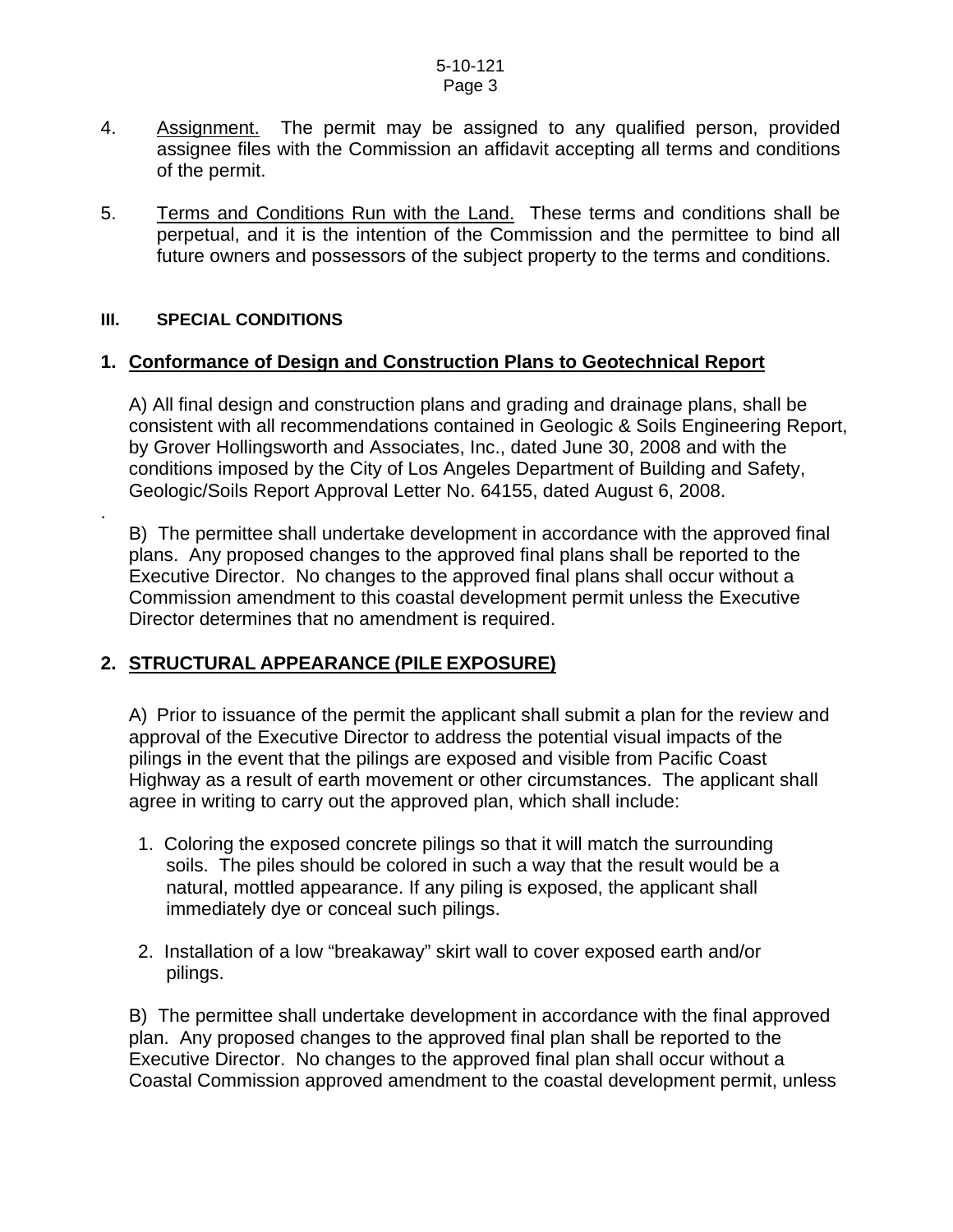#### 5-10-121 Page 4

the Executive Director determines that no amendment is required.

# **3. Erosion and Drainage Control**

 A) PRIOR TO ISSUANCE OF THE COASTAL DEVELOPMENT PERMIT, the applicant shall submit, for review and approval of the Executive Director, a plan for erosion and drainage control.

# 1) Erosion and Drainage Control Plan

- (a) The erosion and drainage control plan shall demonstrate that:
- During construction, erosion on the site shall be controlled to avoid adverse impacts on adjacent properties and public streets.
- The following temporary erosion control measures shall be used during construction: temporary sediment basins (including debris basins, desilting basins or silt traps), temporary drains and swales, sand bag barriers, silt fencing, stabilize any stockpiled fill with geofabric covers or other appropriate cover, install geotextiles or mats on all cut or fill slopes, and close and stabilize open trenches as soon as possible.
- Following construction, erosion on the site shall be controlled to avoid adverse impacts on adjacent properties and public streets.
- Permanent erosion and drainage control measures shall be installed to ensure the stability of the site, adjacent properties, and public streets.
- All drainage from the lot shall be directed toward the street.
- (b) The plan shall include, at a minimum, the following components:
	- A narrative report describing all temporary run-off and erosion control measures to be used during construction and all permanent erosion control measures to be installed for permanent erosion control.
	- A site plan showing the location of all temporary erosion control measures.
	- A schedule for installation and removal of the temporary erosion control measures.
	- A site plan showing the location of all permanent erosion and drainage control measures.
	- A schedule for installation and maintenance of the permanent erosion and drainage control measures.
	- A written review and approval of all erosion and drainage control measures by the applicant's engineer and/or geologist
	- A written agreement indicating where all excavated material will be disposed and acknowledgement that any construction debris disposed within the coastal zone requires a separate coastal development permit.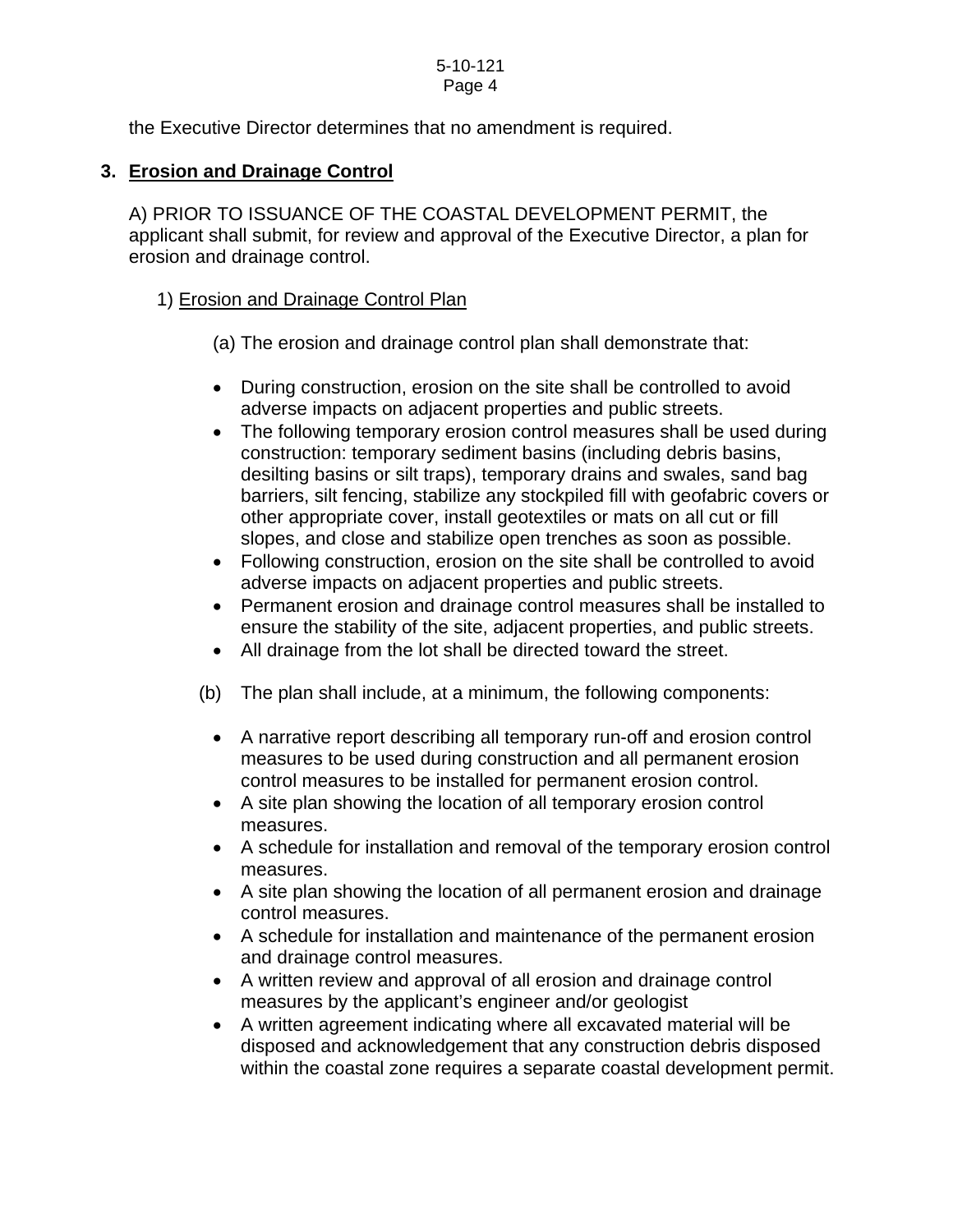(c) These erosion control measures shall be required on the project site prior to or concurrent with the initial grading operations and maintained through out the development process to minimize erosion and sediment from the runoff waters during construction. All sediment shall be retained on-site unless removed to an appropriately approved dumping location either outside the coastal zone or to a site within the coastal zone permitted to receive fill.

 B) The permittee shall undertake development in accordance with the approved final plans. Any proposed changes to the approved final plans shall be reported to the Executive Director. No changes to the approved final plans shall occur without a Commission amendment to this coastal development permit unless the Executive Director determines that no amendment is required.

## **4. Assumption of Risk, Waiver of Liability and Indemnity**

 By acceptance of this permit, the applicant acknowledges and agrees (i) that the site may be subject to hazards from landslide activity, erosion and/or earth movement, (ii) to assume the risks to the property that is the subject of this permit of injury and damage from such hazards in connection with this permitted development; (iii) to unconditionally waive any claim of damage or liability against the Commission, its officers, agents, and employees for injury or damage from such hazards; and (iv) to indemnify and hold harmless the Commission, its officers, agents, and employees with respect to the Commission's approval of the project against any and all liability, claims, demands, damages, costs (including costs and fees incurred in defense of such claims), expenses, and amounts paid in settlement arising from any injury or damage due to such hazards.

## **5. Deed Restriction**

PRIOR TO ISSUANCE OF THE COASTAL DEVELOPMENT PERMIT, the applicant shall submit to the Executive Director for review and approval documentation demonstrating that the applicant has executed and recorded against the parcel(s) governed by this permit a deed restriction, in a form and content acceptable to the Executive Director: (1) indicating that, pursuant to this permit, the California Coastal Commission has authorized development on the subject property, subject to terms and conditions that restrict the use and enjoyment of that property; and (2) imposing the Special Conditions of this permit as covenants, conditions and restrictions on the use and enjoyment of the Property. The deed restriction shall include a legal description of the entire parcel or parcels governed by this permit. The deed restriction shall also indicate that, in the event of an extinguishment or termination of the deed restriction for any reason, the terms and conditions of this permit shall continue to restrict the use and enjoyment of the subject property so long as either this permit or the development it authorizes, or any part, modification, or amendment thereof, remains in existence on or with respect to the subject property.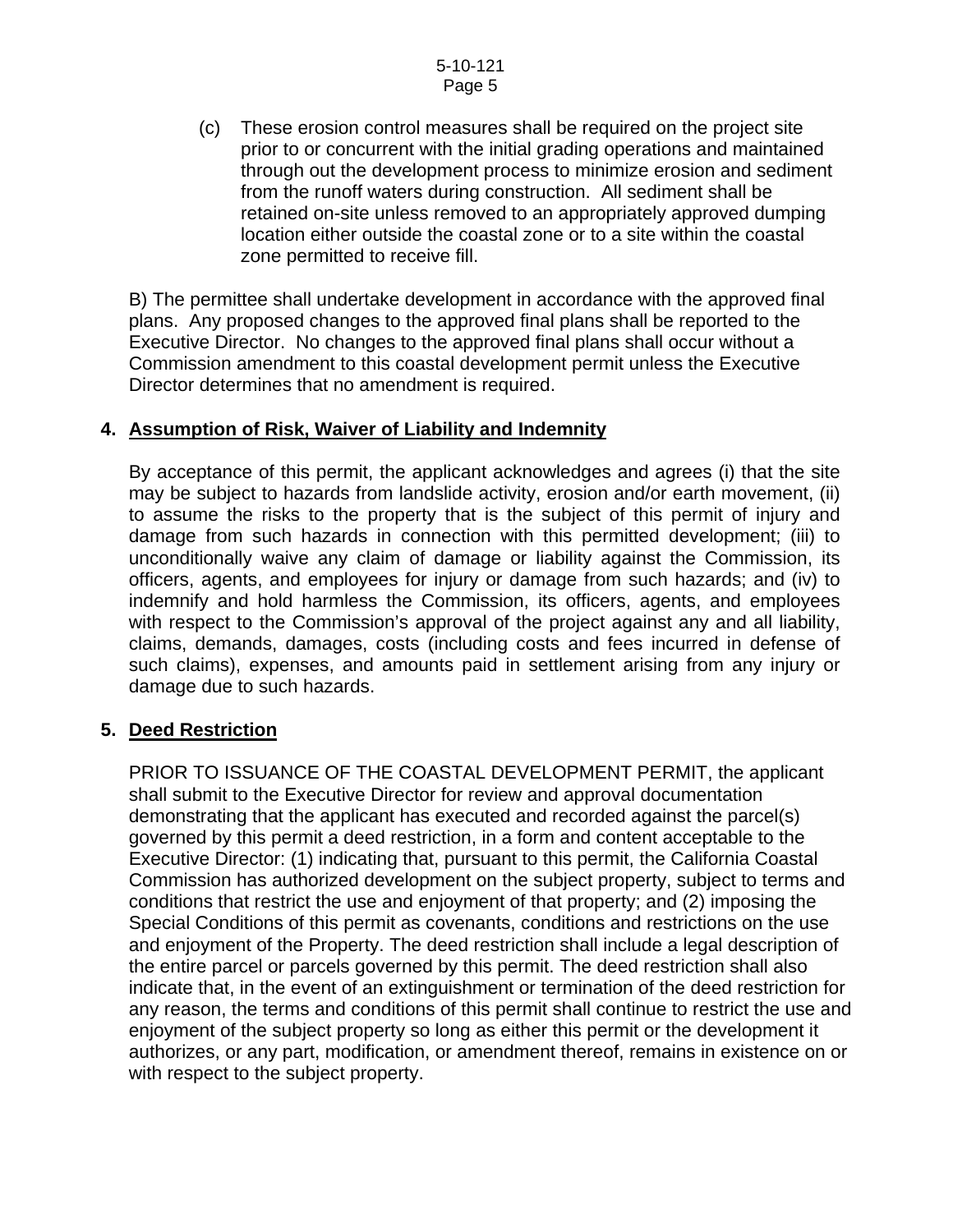## **IV. FINDINGS AND DECLARATIONS:**

The Commission hereby finds and declares:

## **A. Project Description and Location**

The applicant proposes to underpin an existing single-family residence foundation with sixteen 30 inch to 36 inch concrete caissons to a depth of approximately 30-35 feet; and raise and existing 2-3 foot high property wall an additional 5 feet. The piles will be located along the southern and southwestern portions of the residence. The piles will be 30 to 36 inches in diameter and drilled a minimum of 10 feet into bedrock and tied back with grade beams. The piles will be placed below grade and will not be visible. The proposed project is to stabilize the foundation of the residence which has experienced settlement over the years. Drilling access for the piles will be via the rear (south) patio and existing western side yard.

The proposed height addition to the existing property wall will be located along the eastern property line, adjacent to Porto Marina Way. The design and height of the concrete block wall will be similar to an adjacent section of the wall found along Porto Marina Way, and will not have a significant impact on public coastal views.

The subject site consists of a graded developed lot located to the southwest of the western bend in Porto Marina Way, above Pacific Coast Highway, in the Pacific Palisades area of the City of Los Angeles. The residence is situated on top of a natural terrace that has been slightly modified by past grading. The natural slopes on the west and northwest sides of the residence descend about 70 to 105 feet at gradients ranging from 2:1 to 1:1. The South side of the property descends down to Pacific Coast Highway.

The existing two story residence is built over a subterranean garage. Steps descend down from the deck above the subterranean garage to a lower level yard area, which is retained by a semi-circular concrete retaining wall that ranges up to approximately 20 feet high. This retaining wall and other shorter walls on the south facing slope have failed, primarily in 1978 according to the geotechnical report, and the applicant is currently investigating further remedial work to stabilize the slope. Any remedial slope work is independent of the proposed underpinning of the residential foundation and can be performed separately, and will require a separate coastal development permit.

Referenced geotechnical reports conclude that the residence foundations are supported on competent terrace materials and on less competent fill placed over topsoil and the presence of the compressible fill and soil has contributed to 5 inches of differential settlement. The applicant's geology report concludes that, from a geotechnical perspective, the proposed project is feasible provided the advice and recommendations contained in their report are included and implemented. The City of Los Angeles Department of Building and Safety Grading Division reviewed the geotechnical report and found it to be acceptable.

# **B. Development**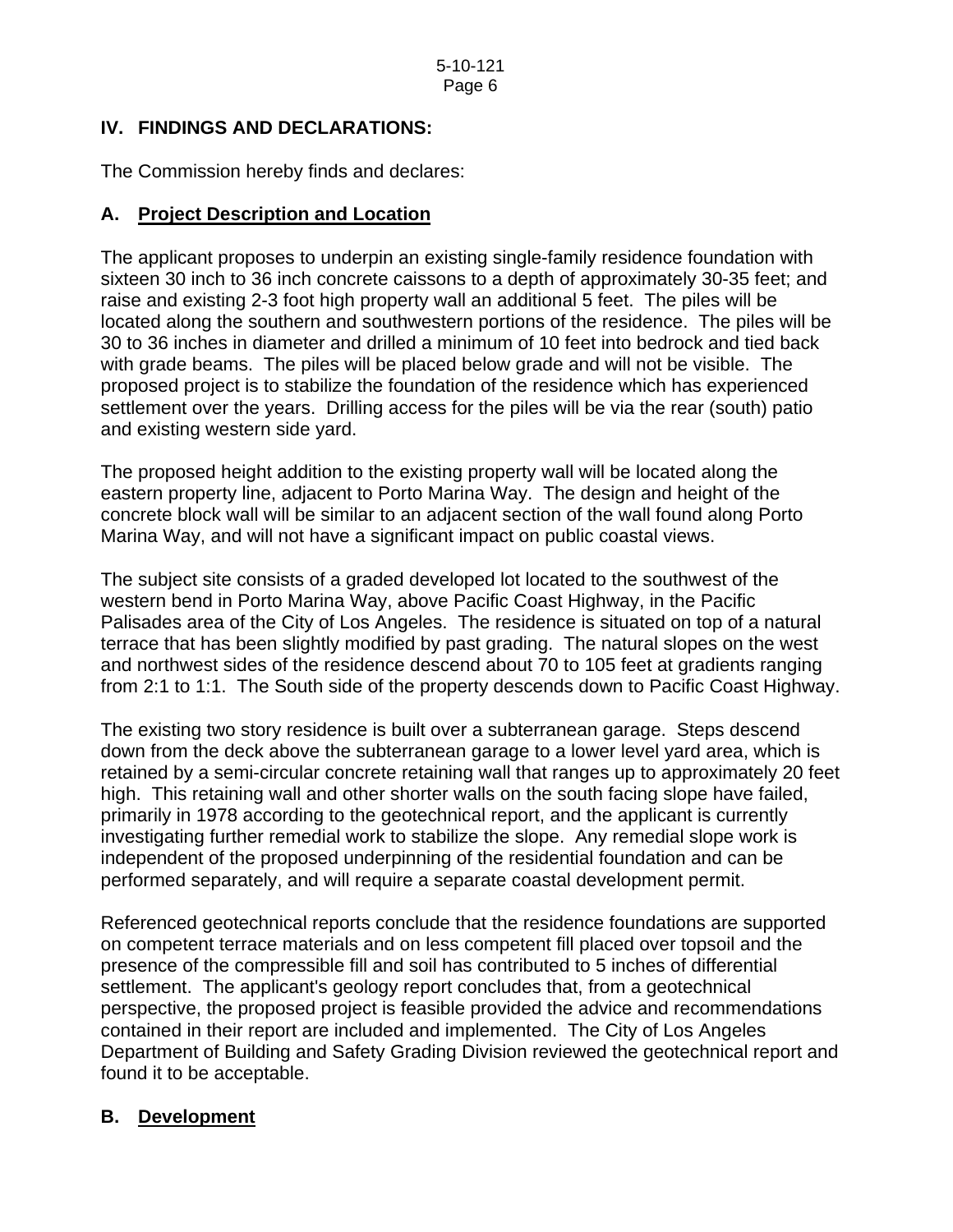The development is located within an existing developed area and, as proposed, will not affect the visual appearance of the existing structure. The project has been designed to assure structural integrity, and will avoid cumulative adverse impacts on public access. Therefore, the Commission finds that the development, as conditioned, conforms with Sections 30250, 30251, 30252, 30253 and the public access provisions of the Coastal Act.

# **C. Geologic Hazard**

Under Section 30253 of the Coastal Act new development may occur in areas of high geologic, flood, and fire hazard so long as risks to life and property are minimized and the other policies of Chapter 3 are met. When development in areas of identified hazards is proposed, the Commission considers the hazard associated with the project site and the potential cost to the public, as well as the individual's right to use his/her property. To minimize risks to life and property and to minimize the adverse effects of development on areas of high geologic, flood, and fire hazard, the development has been conditioned to require one or more of the following: adherence to the geotechnical recommendations, for a drainage and runoff plan to minimize the percolation of water into the hillside or bluff, swimming pool leakage detection, and to require that the landowner or any successor-in-interest assume the risk of undertaking the development. As conditioned, the Commission finds that the development conforms to the requirements of Section 30253 of the Coastal Act regarding the siting of development in hazardous locations.

## **D. Water Quality**

The proposed development has a potential for a discharge of polluted runoff from the project site into coastal waters. Furthermore, uncontrolled runoff from the project site and the percolation of water could also affect the structural stability of bluffs and hillsides. To address these concerns, the development, as proposed and as conditioned, incorporates design features to minimize the infiltration of water and the effect of construction and post-construction activities on the marine environment. These design features include, but are not limited to, the appropriate management of equipment and construction materials, and the use of post-construction best management practices to minimize the project's adverse impact on coastal waters. Therefore, the Commission finds that the proposed development, as conditioned, conforms with Sections 30230 and 30231 of the Coastal Act regarding the protection of water quality to promote the biological productivity of coastal waters and to protect human health.

## **E. Deed Restriction**

To ensure that any prospective future owners of the property are made aware of the applicability of the conditions of this permit, the Commission imposes one additional condition requiring that the property owner record a deed restriction against the property, referencing all of the above Special Conditions of this permit and imposing them as covenants, conditions and restrictions on the use and enjoyment of the Property. Thus, as conditioned, this permit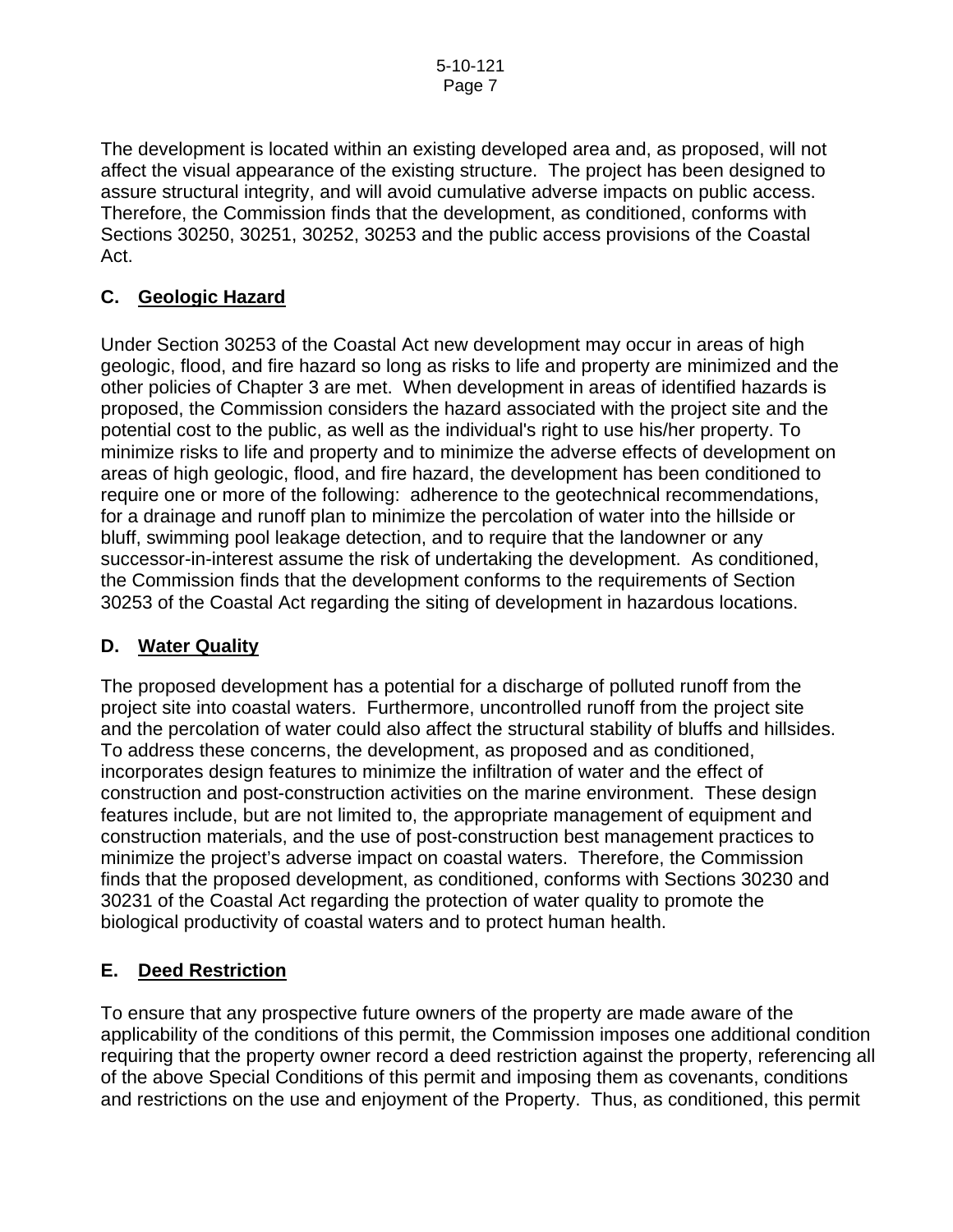ensures that any prospective future owner will receive actual notice of the restrictions and/or obligations imposed on the use and enjoyment of the land in connection with the authorized development, including the risks of the development and/or hazards to which the site is subject, and the Commission's immunity from liability.

# **F. Local Coastal Program**

Coastal Act section 30604(a) states that, prior to certification of a local coastal program ("LCP"), a coastal development permit can only be issued upon a finding that the proposed development is in conformity with Chapter 3 of the Act and that the permitted development will not prejudice the ability of the local government to prepare an LCP that is in conformity with Chapter 3. The Pacific Palisades area of the City of Los Angeles has neither a certified LCP nor a certified Land Use Plan. As conditioned, the proposed development will be consistent with Chapter 3 of the Coastal Act. Approval of the project will not prejudice the ability of the local government to prepare a Local Coastal Program that is in conformity with the provisions of Chapter 3 of the Coastal Act.

# **G. California Environmental Quality Act**

There are no feasible alternatives or feasible mitigation measures available which would substantially lessen any significant adverse effect which the activity may have on the environment. Therefore, the Commission finds that the proposed project, as conditioned, is the least environmentally damaging feasible alternative and can be found consistent with the requirements of the Coastal Act to conform to CEQA.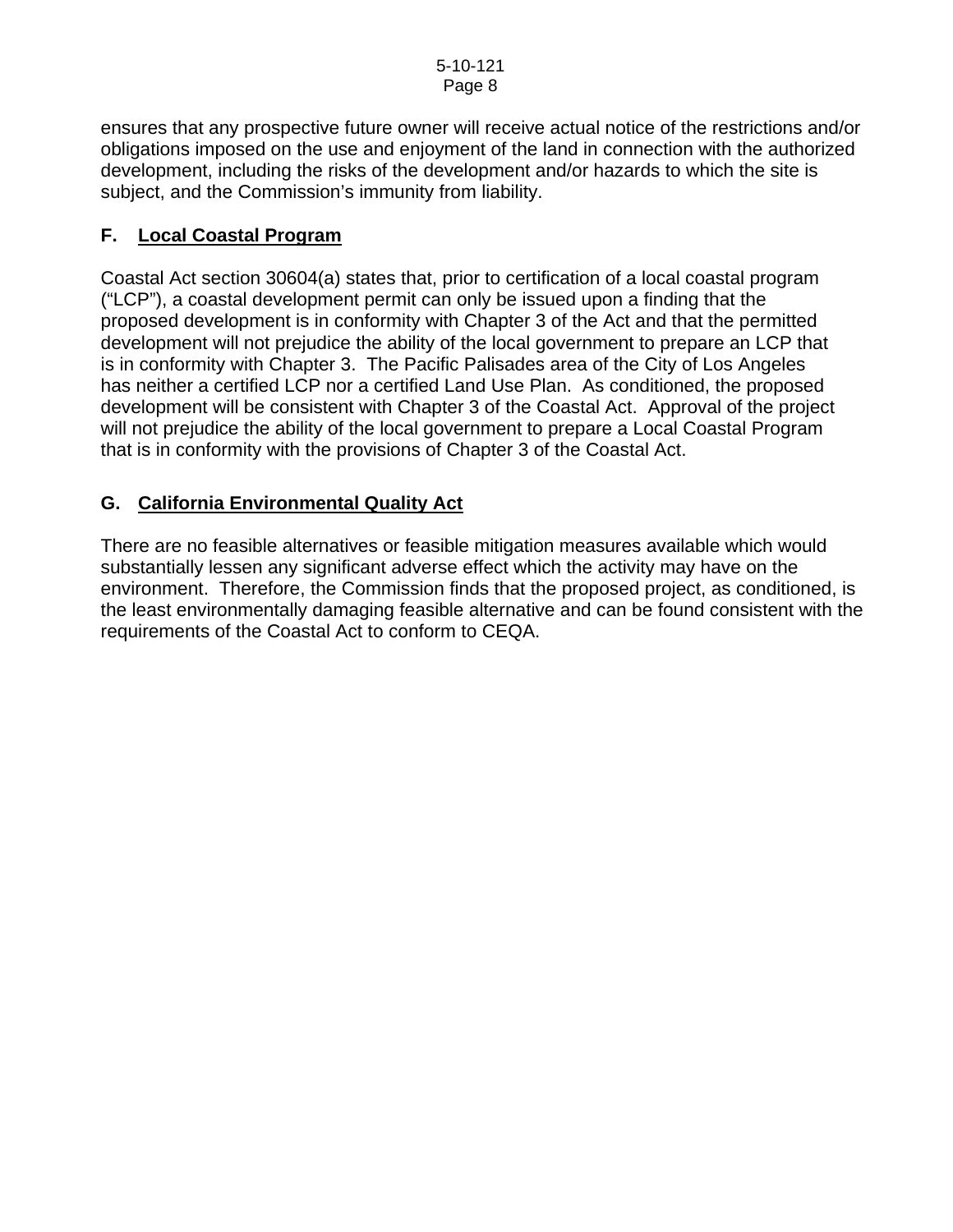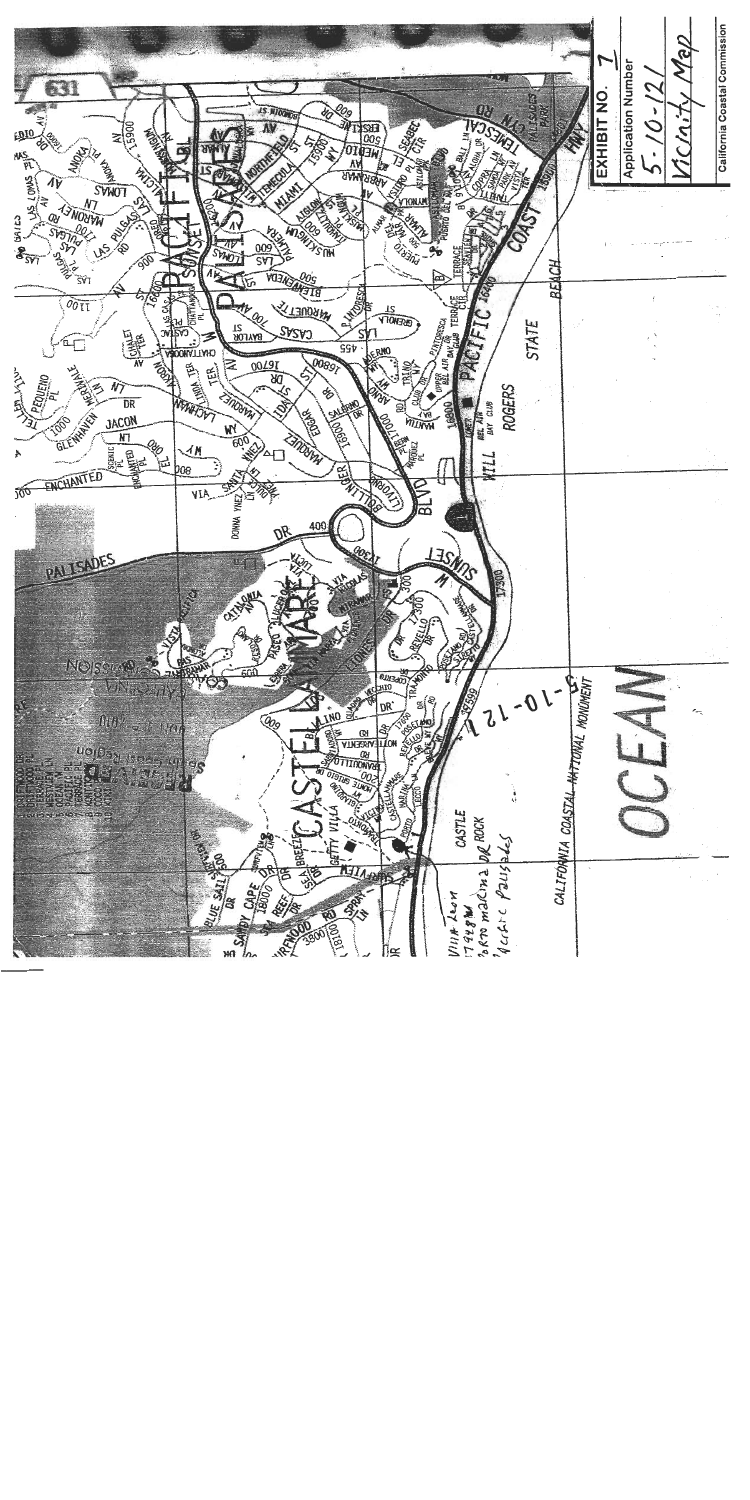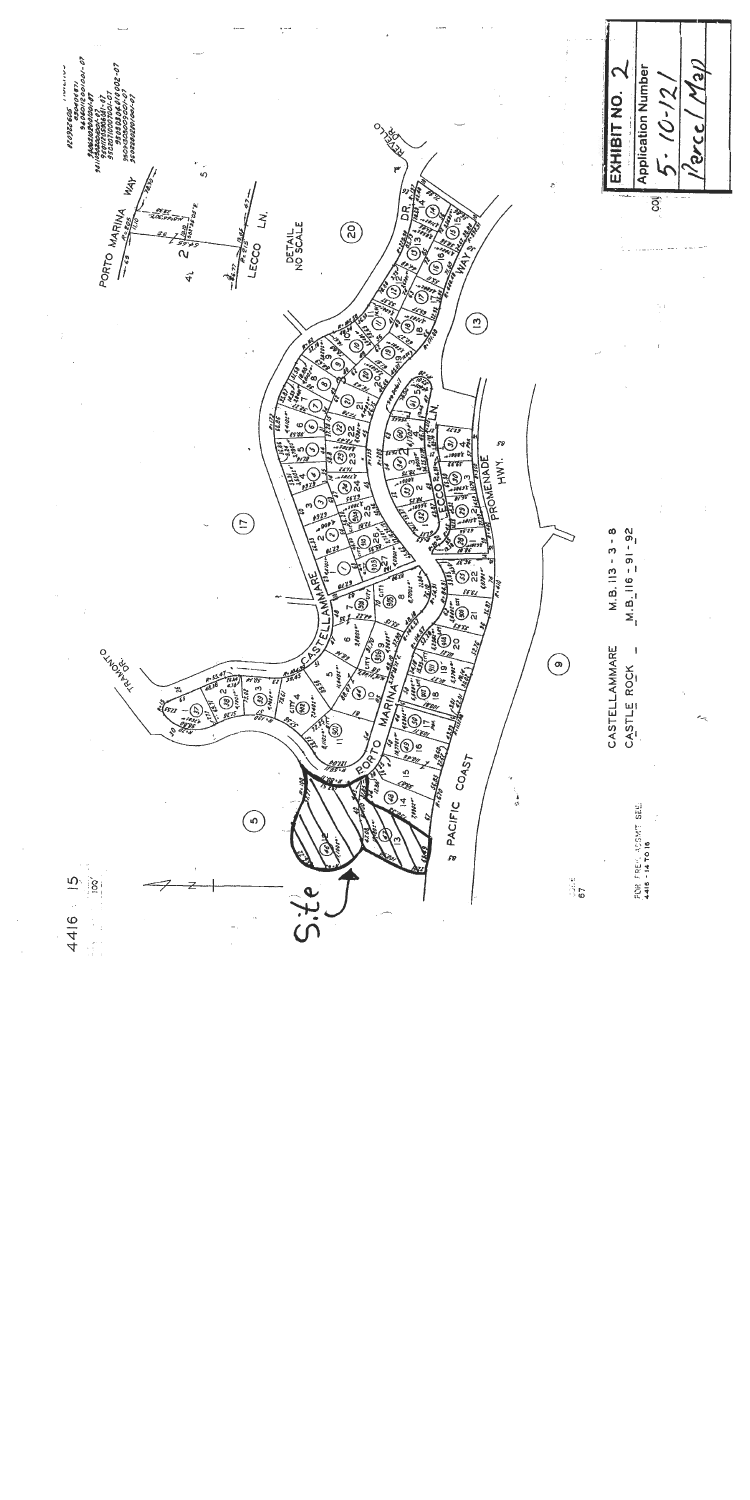